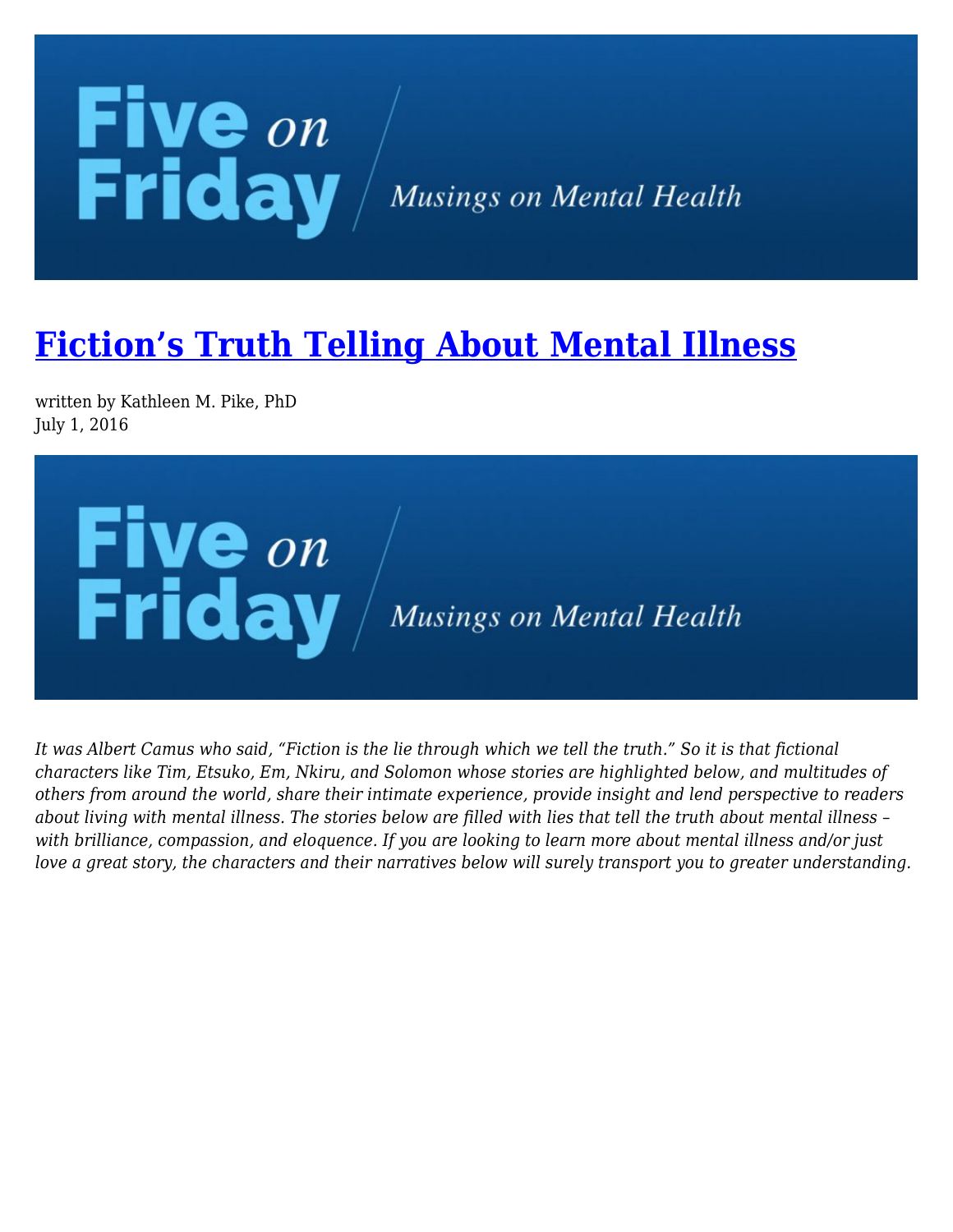

[Photo Credit](https://stock.adobe.com/296552751?asset_id=296552751)

*"Fiction is the lie through which we tell the truth" – Camus*

**1.** *The Things They Carried* **by Tim O'Brien** is one of the preeminent pieces of Vietnam War literature that draws on O'Brien's own experience in the 23rd infantry Division. For most of us, this is a world that is outside the realm of personal experience. O'Brien's characters are people we could know, and their stories bring home the profound psychological effects of war, including post-traumatic stress disorder. It is prescient storytelling for the mental health concerns we are grappling with among our military today.

**2.** *Pale View of Hills* **by Kazuo Ishiguro.** This is Ishiguro's first and award winning novel. The lives of Etsuko and her daughters are intentionally conflated with the lives of Sachiko and her daughter, Mariko as the novel unfolds. Etsuko has moved to England, and the particular existential issues of identity and loss that can characterize the immigrant's experience of being alone in the face of adversity create emotional turmoil and a profoundly moving psychological journey. In classic Japanese storytelling style virtually nothing happens in the book, and yet it is a riveting tale that takes you inside the minds of these women and their search for understanding and meaning.

**3.** *Em and the Big Hoom* **by Jerry Pinto** is the story of a mother with psychosis in late 20th century India. Pinto won the Windham-Campbell Prize for this novel that is largely told through dialogue among Em and her two children. At first you feel like you are sitting with them in their family apartment in Bombay, but it actually turns out to be Ward 33 (Psychiatric), Sir JJ Hospital. It is the story of how mental illness washes over an entire family – the dark moments, the funny moments and the strength required for a family to band together at such times.

**4.** *Highly Illogical Behavior* **by John Corey Whaley** is the story of sixteen-year-old Solomon who has agoraphobia and has not left the house for three years. When a girl named Lisa descends on his life, a story of friendship and love unfolds. It is still relatively uncommon to find a novel with a male protagonist that is focused on mental health issues outside of war-related trauma. This "young adult" novel does just that. Given that so many mental health problems emerge during adolescence, *Highly Illogical Behavior* models how to talk about mental illness among young people today.

**5.** *Contamination* **by Chinelo Okparanta**. Born in Nigeria, Okparanta is a much acclaimed, upcoming author whose story, Contamination, is part of a collection of short stories entitled Happiness, Like Water.